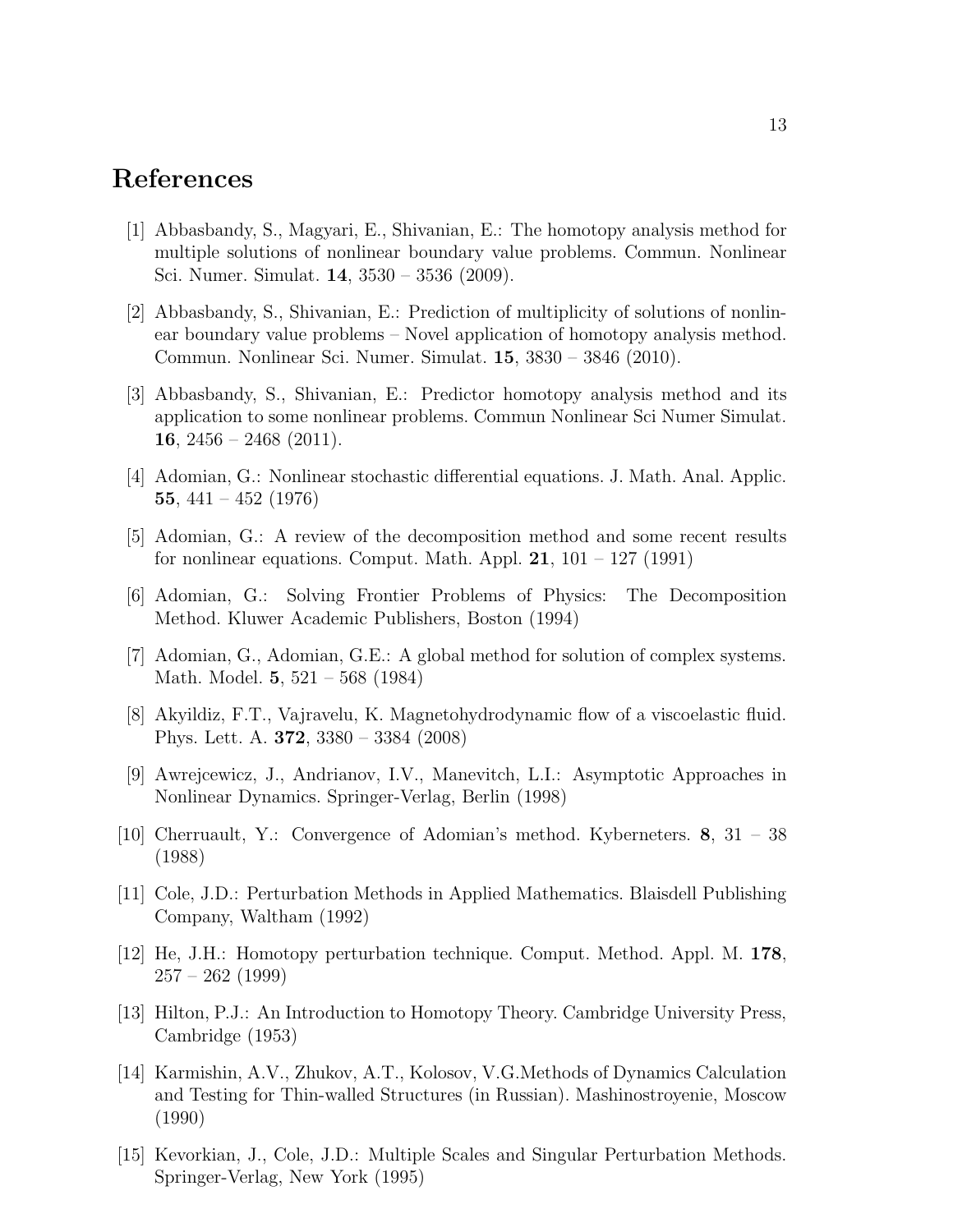- [16] Liang, S.X., Jeffrey, D.J.: Comparison of homotopy analysis method and homotopy perturbation method through an evalution equation. Commun. Nonlinear Sci. Numer. Simulat. 14, 4057 – 4064 (2009)
- [17] Liao, S.J.: The proposed Homotopy Analysis Technique for the Solution of Nonlinear Problems. PhD dissertation, Shanghai Jiao Tong University (1992)
- [18] Liao, S.J.: A kind of approximate solution technique which does not depend upon small parameters  $(II)$  – an application in fluid mechanics. Int. J. Nonlin. Mech. 32, 815 – 822 (1997)
- [19] Liao, S.J.: An explicit, totally analytic approximation of Blasius viscous flow problems. Int. J. Nonlin. Mech. 34, 759 – 778 (1999)
- [20] Liao, S.J.: Beyond Perturbation Introduction to the Homotopy Analysis Method. Chapman & Hall/ CRC Press, Boca Raton (2003)
- [21] Liao, S.J.: On the homotopy analysis method for nonlinear problems. Appl. Math. Comput. 147, 499 – 513 (2004)
- [22] Liao, S.J.: Series solutions of unsteady boundary-layer flows over a stretching flat plate. Stud. Appl. Math. 117, 2529 – 2539 (2006)
- [23] Liao, S.J., Tan, Y.: A general approach to obtain series solutions of nonlinear differential equations. Stud. Appl. Math.  $119$ ,  $297 - 355$  (2007)
- [24] Liao, S.J.: Notes on the homotopy analysis method some definitions and theorems. Commun. Nonlinear Sci. Numer. Simulat. 14, 983 – 997 (2009)
- [25] Liao, S.J.: A general approach to get series solution of non-similarity boundary layer flows. Commun. Nonlinear Sci. Numer. Simulat. 14, 2144 – 2159 (2009)
- [26] Liao, S.J.: Series solution of deformation of a beam with arbitrary cross section under an axial load. ANZIAM J. 51, 10–33 (2009)
- [27] Liao, S.J.: On the relationship between the homotopy analysis method and Euler transform. Commun. Nonlinear Sci. Numer. Simulat. 15, 1421 – 1431 (2010).
- [28] Liao, S.J.: An optimal homotopy-analysis approach for strongly nonlinear differential equations. Commun. Nonlinear Sci. Numer. Simulat. 15, 2003 – 2016 (2010).
- [29] Liao, S.J.: The Homotopy Analysis Method in Nonlinear Differential Equations. Higher Education Press & Springer, Beijing and Heidelberg (2012)
- [30] Lindstedt, A.: Under die integration einer für die storungstheorie wichtigen differentialgleichung. Astron. Nach. 103, 211 – 222 (1882)
- [31] Lyapunov, A.M.: General Problem on Stability of Motion (English translation). Taylor & Francis, London (1992)